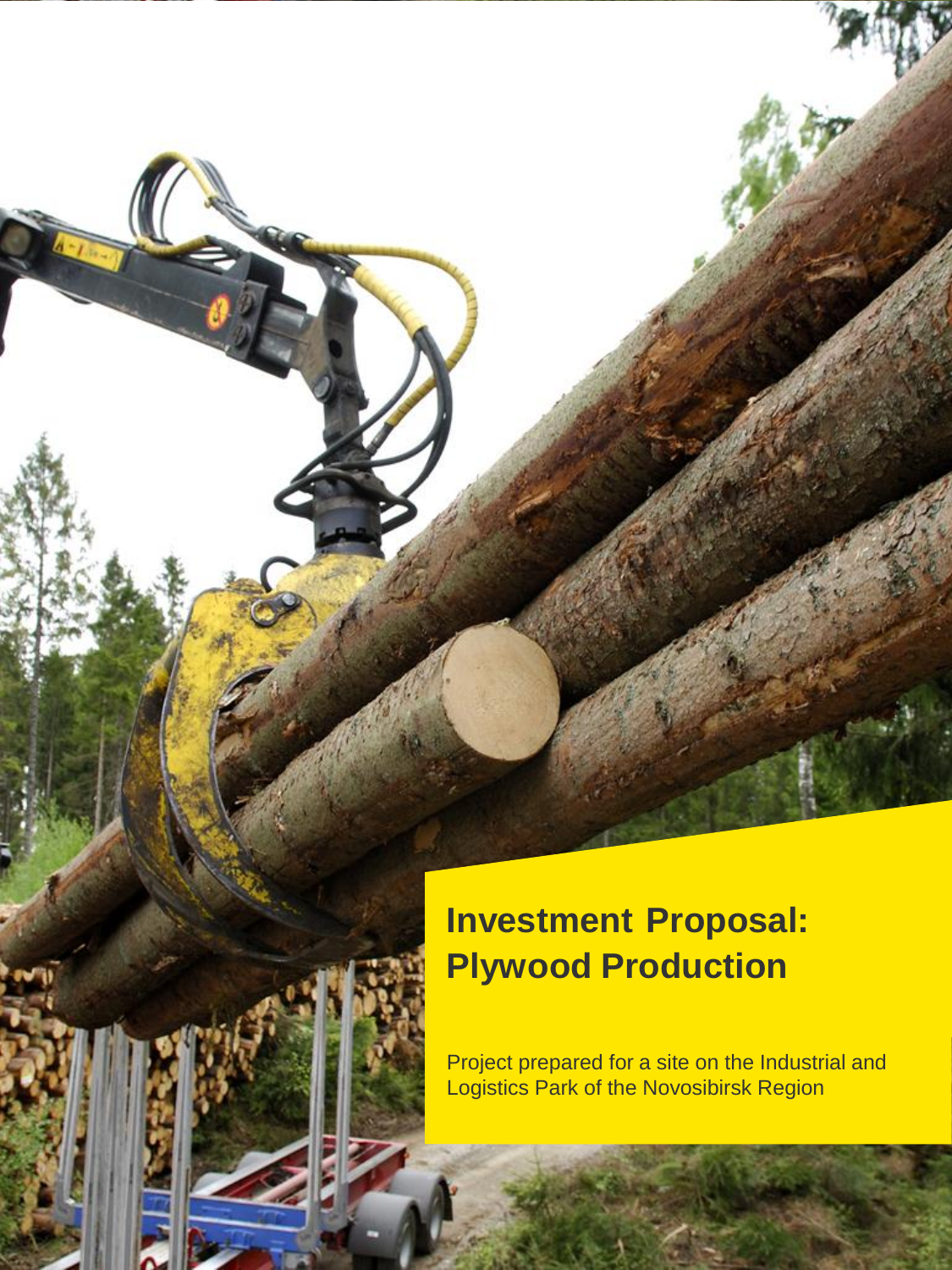# **Investment Proposal Plywood Production**

### **Investment Proposal**

We propose to launch an enterprise for plywood production on one of the sites of the Industrial and Logistics Park of the Novosibirsk Region.

## **Project Description**

- ► **Format:** Use of available greenfield plots for the construction of a plywood production plant
- ► **Type of facility**: Production premises for workshops to produce plywood, and storage premises for finished goods
- ► **Site description:** A delimited land plot with all necessary utilities: electricity and gas are extended up to the boundaries of the site in accordance with the required consumption volumes. The site has immediate access to a motor road
- ► **Functionality:** An administrative building (office premises), workshops for preparation of raw materials, peeling, drying, and plywood manufacture, as well as storage facilities and parking for trucks and passenger cars

#### **Key Advantages of the Project**

- 1. The development of the wood processing industry is one of the development priorities of the Novosibirsk Region, as rated wood cutting areas are consistently underused.
- 2. Despite the general slowdown in economic development, the plywood market in Russia has been showing steady growth since 2010 (3% in 2016). However, the volume of wood processing in the Novosibirsk Region does not meet domestic demand.
- 3. The logistics capabilities of the Industrial and Logistics Park allow for export deliveries.

## **Technical, economic, and investment parameters of the project**

| Total area of plot, sq.m.                                 | 35,000             |
|-----------------------------------------------------------|--------------------|
| Total area of production<br>premises, sq.m.               | 20,000             |
| Number of workshops                                       | 4                  |
| Number of employees at<br>the factory                     | 200                |
| Expected production<br>volumes per year,<br>thousand $m3$ | $15 - 20$          |
| Investments, RUB billion                                  | $1 - 1.5$          |
| Payback period                                            | 3 years or<br>more |

#### **Characteristics of the Novosibirsk Region ILP**

| Total area                                 | 1,172 hectares                  |
|--------------------------------------------|---------------------------------|
| Available land plots                       | 330 hectares                    |
| Power supply                               | 42.5 MW                         |
| Sewerage                                   | 3,500m <sup>3</sup> /day        |
| Heat supply (gas boiler<br>house capacity) | <b>16 MW</b>                    |
| Gas supply                                 | 12,212<br>Nm <sup>3</sup> /hour |

## **Location of the Industrial and Logistics Park**

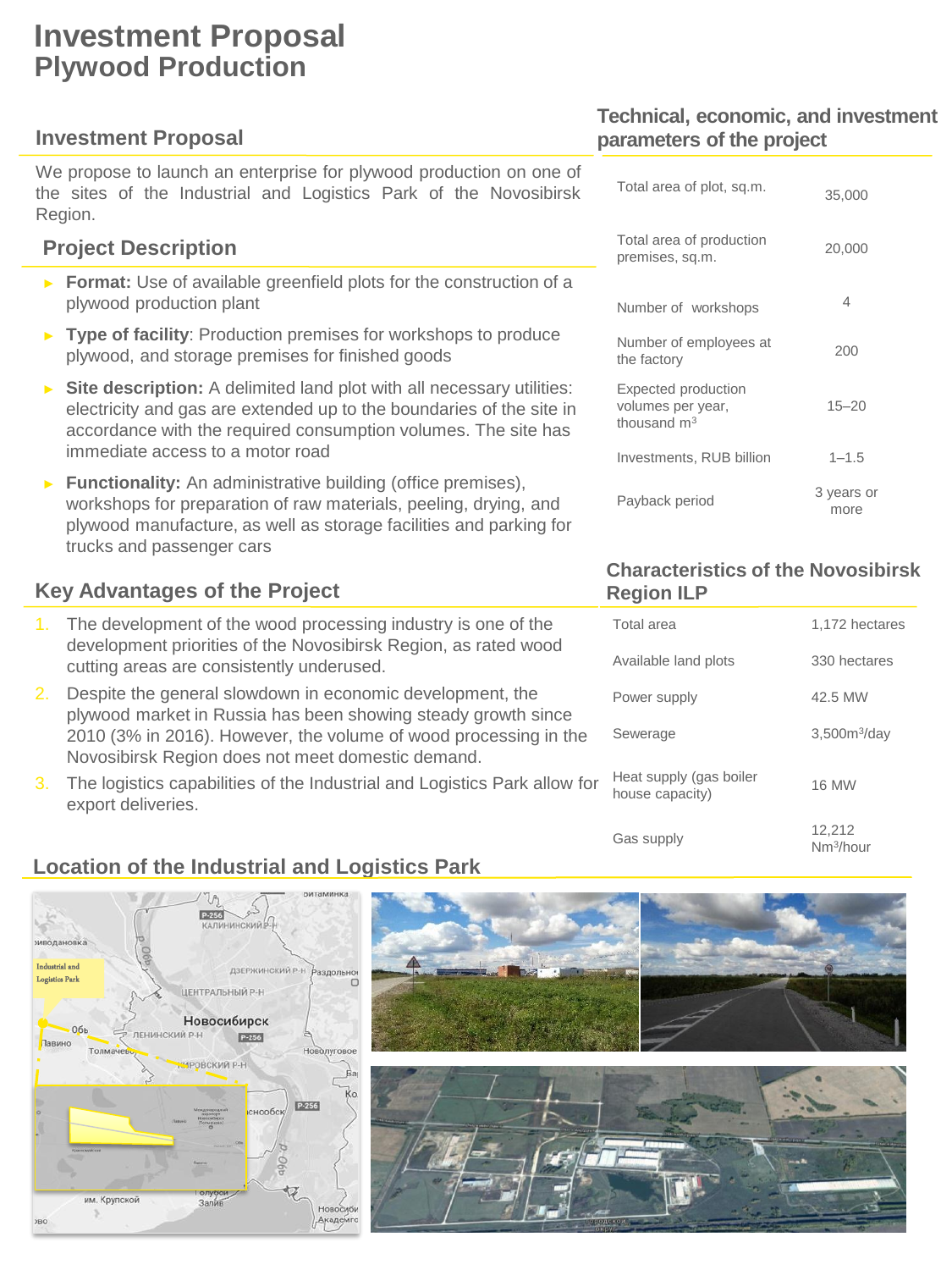## **Investment Proposal Plywood Production**

#### **Market prospects**

- $\triangleright$  The Novosibirsk Region is characterised by heterogeneity of wood species and volumes, and by accessibility of forest raw materials. The timber and wood processing industry accounts for only 3% of the total production of all industries in the Novosibirsk Region.
- In 2017, the land area of the forest reserves amounted to 4,600,700 hectares in the Novosibirsk Region, where the birch predominates in forest plantations (about 75%). The largest area of forest reserve is located in the northern areas of the region: the Kyshtovsky, Severny, Ubinsky, and Kolyvansky Districts, which account for 42.6% of the region's forests. Furthermore, 71.5% of these are exploitable forests that are suitable for logging.

**The challenge currently faced by the Novosibirsk Region is to increase timber logging, since only 1.1 million m3 of the authorised 4.8 million m3 was logged in 2016. The region has significant potential to increase logging and wood processing volumes.**



- **thousand m<sup>3</sup>**
- In fact, there are practically no large wood processing enterprises in the region, except for single mills located in certain districts. ZAO ROSKITINVEST (AVIC Forestry), a Chinese investor, is planning to implement a large investment project with an estimated investment volume of RUB 3.7 billion in the Kyshtovsky and Severny Districts. OOO Sibirsky LPK (a timber mill and subsidiary of the Chinese investor) will be used as a production complex for wood processing, including wood waste processing. The mill's products will be exported to China.
- In January–July 2017, only 40,200  $m<sup>3</sup>$  of timber products were produced in the region. Demand in the Novosibirsk Region domestic market is met through supplies from the Tomsk Region (Tomsk Plywood Mill), the Altai Territory (Biysk Plywood Plant), the Irkutsk Region (Ilim Bratsk Wood Processing Mill), the Kemerovo Region (Novokuznetsk Plywood Mill), and other regions.
- The Novosibirsk Region does not attract major players in the industry, since its forest reserves are not as significant as those of neighbouring regions. Nevertheless, Novosibirsk does have a certain amount of resources, and the wood processing enterprises operating in the region do not meet its domestic demand; hence the need for establishing a wood processing enterprise. In addition, the advantageous geographical position of the Industrial and Logistics Park would make it possible to supply products to other regions of the country and abroad.